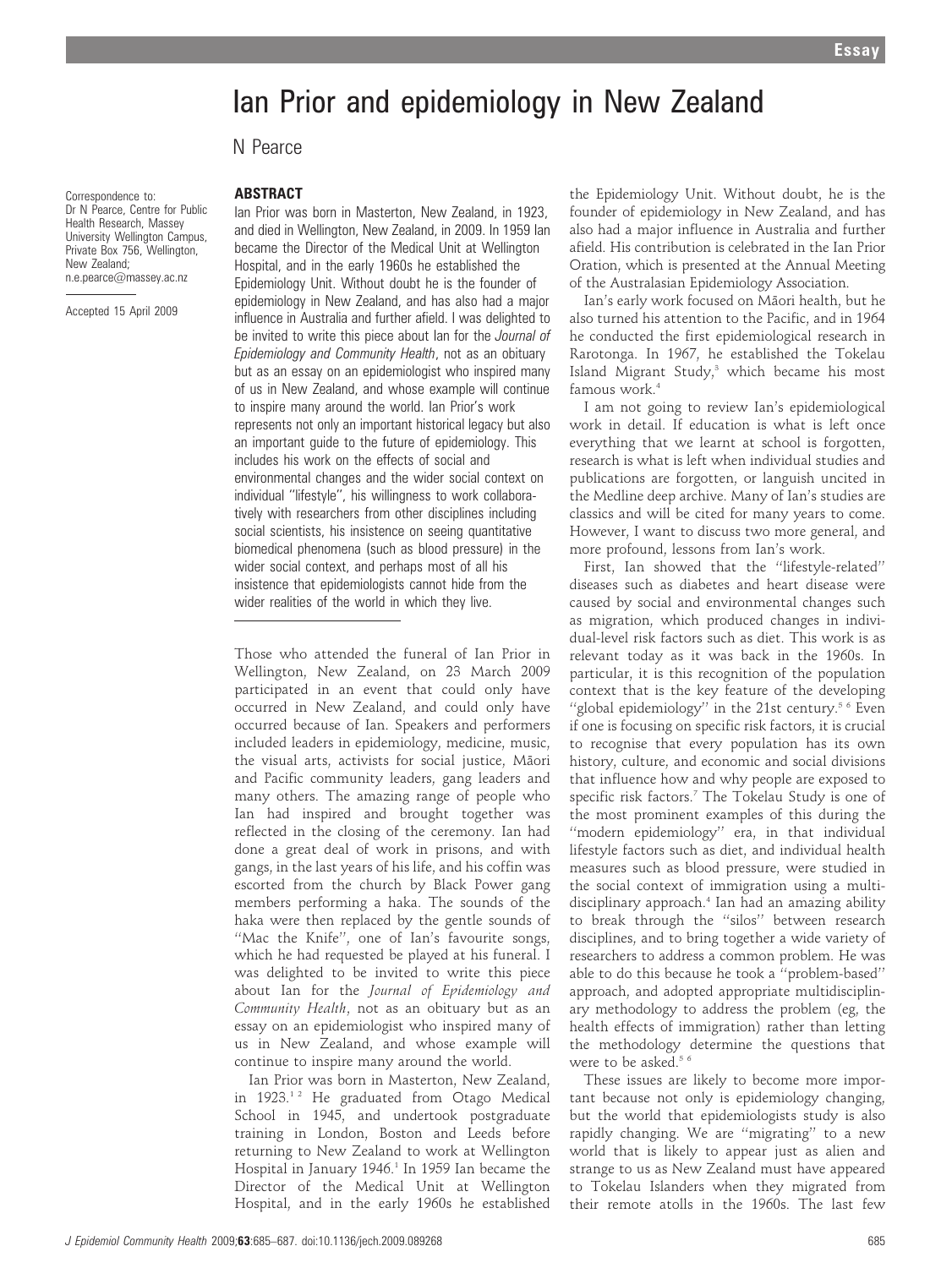decades have seen the occurrence of the ''information revolution'', which is having effects as great as the previous agricultural and industrial revolutions. These are being accompanied by the effects of economic globalisation, structural adjustment, climate change and economic recession (or depression). All of these factors have the potential to swamp the relatively minor effects of the changes in individual lifestyle that have been the focus of ''risk factor'' epidemiology. Thus, epidemiology is inevitably entangled with society and it is not feasible or desirable to study the causes of disease in the abstract.8 To understand the causation of disease in a population, it is essential to understand the historical and social context, and to emphasise the importance of diversity and local knowledge rather than only searching for universal relationships. This requires a quite different approach to epidemiological methods and epidemiological practice from the one that has been followed in recent decades.<sup>5 6</sup> If we are to go "back to the future"<sup>8</sup> and rediscover the population perspective in epidemiology, then Ian Prior's work provides an important reference point.

Second, Ian showed that physicians should be concerned about all of the determinants of health, including macro-level factors. As well as his epidemiological research, Ian campaigned tirelessly for a wide range of social and political causes. He was one of the first environmentalists in New Zealand, and headed the successful campaign in the 1960s and 1970s to stop the raising of Lake Manapouri, one of New Zealand's most beautiful lakes, for a hydroelectric scheme for an aluminium smelter. In 1976 he was prominent in the movement to protest against ''dawn raids'' against ''overstayers'' from the Pacific. He was involved in the movement to oppose apartheid, including the protests against the South African rugby tour in 1981, which saw some of the largest and most lengthy civil disturbances in New Zealand's history, and which resulted in a virtually complete international sporting boycott of South Africa, hastening the end of the apartheid regime. In 1982 he established the New Zealand Branch of International Physicians for the Prevention of Nuclear War. It rapidly became the most successful National Branch in the world, with about one-half of all New Zealand medical doctors being members. As noted above, in his later years he worked in prisons, and with gang members, many of who became frequent visitors to his house in the upper class Wellington suburb of Wadestown. While doing all of this, and his day job as an epidemiologist, he and his wife Elespie were major sponsors of the arts in New Zealand, nurturing the careers of many singers, musicians and painters, and establishing the Wellington Sculpture Trust, which has raised funds for more than 20 sculptures now located throughout the city.

Ian Prior's work represents not only an important historical legacy, but also an important guide to the future of epidemiology. This includes his work on the role of social and environmental changes and the wider social context on individual ''lifestyle'', his willingness to work collaboratively with researchers from other disciplines including social scientists, his insistence on seeing quantitative biomedical phenomena (such as blood pressure) in the wider social context, and perhaps most of all his insistence that epidemiologists cannot hide from the wider realities of the world in which they live.

Thus, epidemiologists owe Ian a great debt for his work, and its continuing influence. I want to finish by commenting on two particular aspects of that debt.

First, we are indebted to Ian for doing this work in New Zealand. Too often, leading New Zealand researchers go overseas and the ''tall poppy'' syndrome means that anyone who stays here is often considered to be ''not good enough'' to go

overseas. Ian has always been a New Zealander and has always been devoted to ''making a difference'' in this country. In doing so, he, perhaps paradoxically, did scientific work which is of universal interest and is perhaps better recognised overseas than it is here.

Second, we are indebted to Ian for the way that he did this work. It is easy nowadays to look back and to see that Ian has published a few papers and done a few studies, and to imagine that it was not all that difficult. In practice, Ian had huge barriers to overcome to get epidemiology and public health accepted and to do the sort of community-based research that he saw was necessary. As his obituary<sup>9</sup> in the Wellington daily newspaper noted, when Ian Prior first established epidemiology as a field in New Zealand ''within senior echelons of the medical fraternity, there were doubts as to whether prodding Māori, checking their blood and measuring fat rolls constituted real research. Even the Medical Research Council at the time would not give Dr Prior … the stamp of approval. In the end they did, but only after Dr Prior authored a flood of learned papers, and had them published abroad.''

Almost everyone who enters public health research, like Ian, has some aspirations to ''helping people'' and achieving social change. However, most people rapidly get ''beaten'' and settle down to a nice career with aspirations of a good salary, and a steady accumulation of frequent flyer miles (hence the joke about epidemiology being ''the art of turning death rates into frequent flyer miles''). Alternatively, it is easy to be ''beaten'' in another way, to settle into a ''grievance mode'' and to spend your career complaining about real or imagined grievances and shortcomings of ''the system'' without seriously working to overcome these. What both of these approaches have in common is that they (in different ways) benefit (and empower) the individual researchers, but do not benefit public health.

What is much more difficult is, as Ian has done, to move forward in a way that makes sensible compromises and gets things done, but that does not compromise public health principles and keeps public health goals to the forefront. As he frequently used to say ''when in doubt, do the courageous thing''.1 In doing the courageous thing, time after time, Ian tackled the problems of his time, in the context of his time, and overcame them in a way that cleared the path for those who followed. If we can continue this work, in the current context, with a fraction of the spirit and the love (of people and of knowledge) with which Ian approached his work, we will be doing very well indeed.

My favourite story about Ian was when a friend of mine was trying to get a new policy on South Africa established at the Annual General Meeting of the Public Health Association. He was having great problems with colleagues who were older, more senior and more conservative. There were the usual arguments (for the day) about public health researchers "sticking to the science" and not getting involved in politics, even if the politics had a direct effect on health. Ian had just received a special award from the Association, and was having to leave early while the debate was still continuing. As he was leaving, he very publicly thumped my friend (who subsequently won the debate) on the back and said ''I've fought these guys all my life. Don't let the bastards beat you''.

And he never did.

Acknowledgements: This paper is based in part on two previous papers that I have written on Ian Prior's life and work.<sup>1</sup>

Funding: The Centre for Public Health Research is supported by a Programme Grant from the Health Research Council of New Zealand.

Competing interests: None.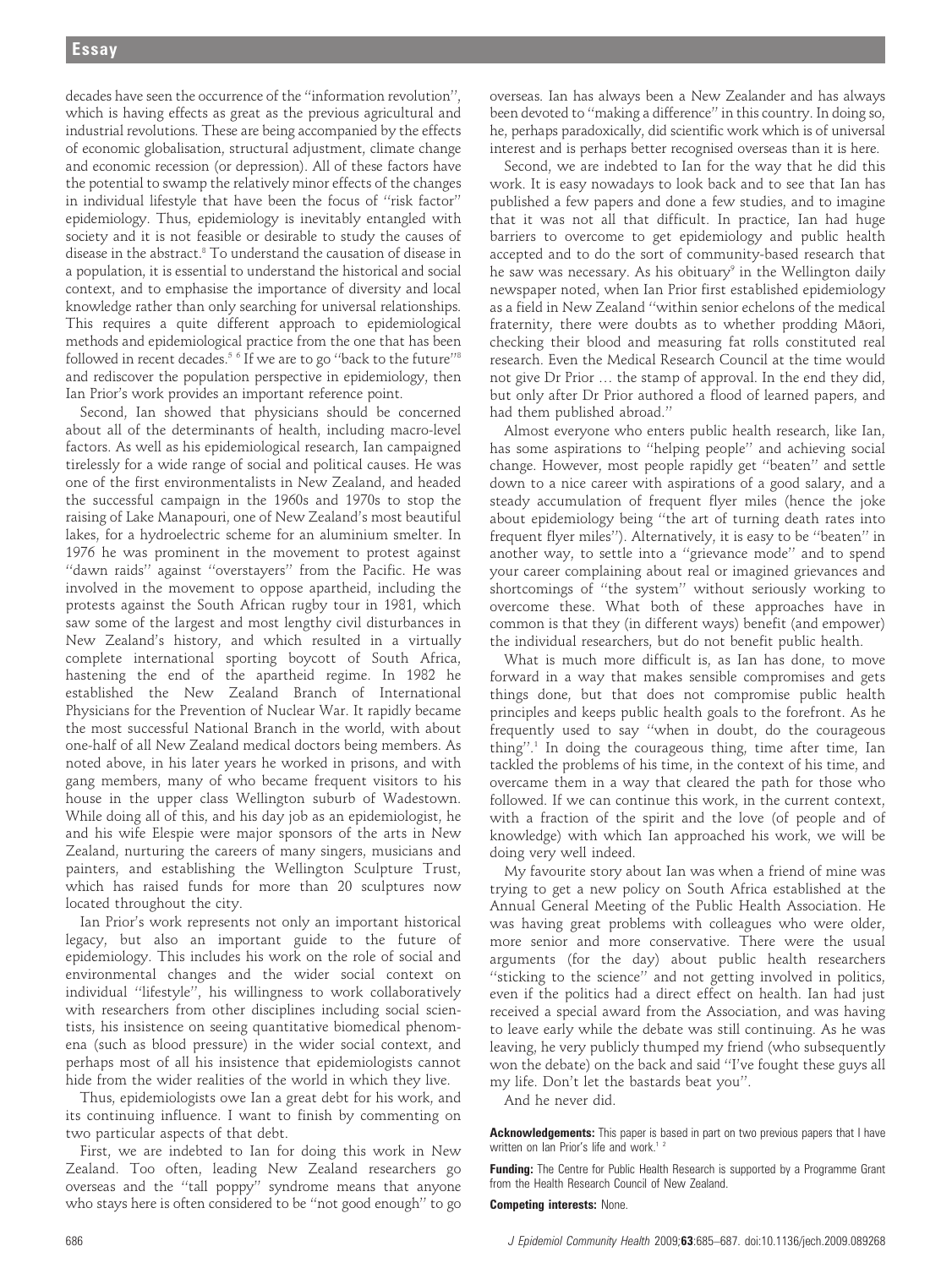# REFERENCES

- 1. Pearce N. "When in doubt, do the courageous thing". A celebration of lan Prior's life and work in epidemiology. In: Howden-Chapman P, Woodward A, eds. The health of Pacific societies: Ian Prior's life and work. Wellington: Steele Roberts, 2001:50–60.
- 2. **Pearce N.** "Don't let the bastards beat you": lan Prior and epidemiology in New Zealand. Australas Epidemiologist 2006;13:26-9.
- 3. Prior IAM, Stanhope JM, Evans JG, et al. Tokelau Island Migrant Study. Int J Epidemiol 1974;3:225–32.
- 4. Wessen A, Hooper A, Huntsman J, et al, eds. Migration and health in a small society: the case of Tokelau. New York: Oxford University Press, 1992.
- 5. Pearce N. Traditional epidemiology, modern epidemiology, and public health.[comment]. Am J Publ Health 1996;86:678-83.
- 6. Pearce N. Epidemiology as a population science. Int J Epidemiol 1999;28:S1015–8.
- 7. **Pearce N.** Epidemiology: populations, methods and theories. Eur J Epidemiol 2004;19:729–31.
- 8. Pearce N, McKinlay JB. Back to the future in epidemiology and public health: response to Dr. Gori. J Clin Epidemiol 1998;51:643-6; discussion 647-9.
- 9. **Kitchin P.** A leader in the field of public health. Dominion Post 26 February  $2009 - 3$

# Important news for readers: all JECH content from 1947 now available online

We have recently released the full online archive of Journal of Epidemiology and Community Health back to 1947—volume 1, issue 1. All content before 1 January 2006 is FREE online and can be accessed at http://jech.bmj.com/contents-by-date.0.dtl.

## Non-subscribers

If you or your institution does not subscribe to JECH you will have to complete a simple ONE TIME REGISTRATION form to access the content http://journals.bmj.com/cgi/register. Registration will also allow you to take advantage of OTHER FREE SERVICES such as personal folders and custom email alerts. Recent content (after 1 January 2006) is available to subscribers only or on a pay per view basis.

### Personal subscribers

Individuals will sign in to the journal as normal using their username and password. You can take advantage of the 'Remember me' feature on the site or your browser to sign in automatically. If you have forgotten your password or want to update your details visit http://journals.bmj.com/cgi/ changeuserinfo. If you haven't activated your online access you will need to enter your 6 digit customer number here http://journals.bmj.com/cgi/activate/basic.

# Institutional customers

Users covered by an institutional subscription may browse the archive as usual without registration; however, you will need to register to use the personal services.